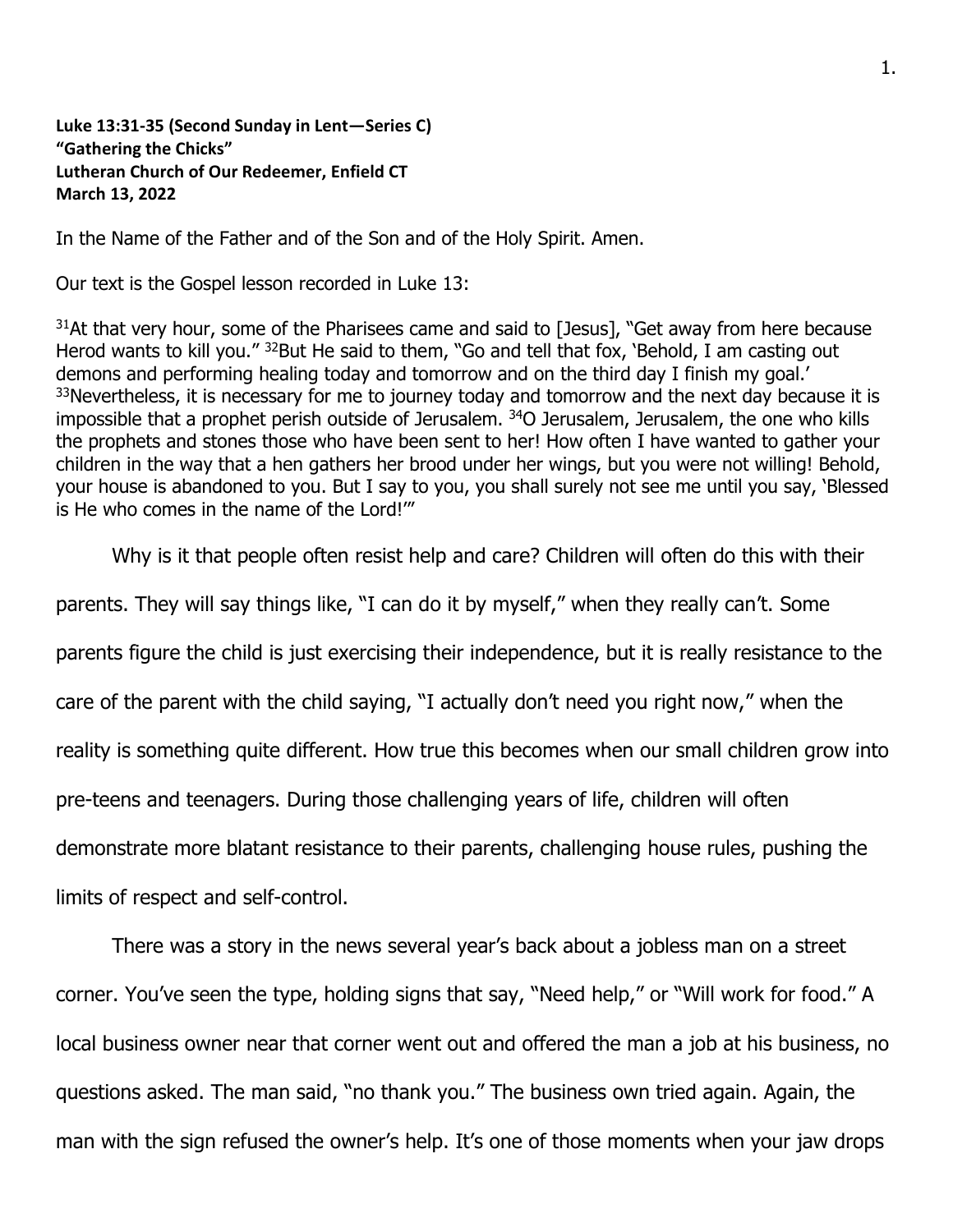and you think, "Wow! Is this for real?" Sadly, it is. People resist care and help, thinking that they can do alright by themselves. It's a matter of pride.

Now some might say that's a good thing. It's the American way. Take care of yourself. You don't need anyone else to help you. But reality is often very different, isn't it? There's a time in your life when you do need help, for example, when certain aspects of geometry weren't ever going to make sense no matter what I did. How thankful I am that I had a Dad who "got it" and could help me do the homework I wanted to burn.

When it comes to spiritual things, we all need the care and help of our heavenly Father. But, like small children, teens, and adults, we resist that care and help, thinking we can do it all on our own, when reality tells us differently. It's a matter of pride.

So, we turn to Jesus' words in His lament over the people of Jerusalem. "O Jerusalem, Jerusalem, the one who kills the prophets and stones those who have been sent to her! How often I have wanted to gather your children in the way that a hen gathers her brood under her wings, but you were not willing!" Nothing is more tragic than the outcome of the gracious will of Jesus: "I wanted to gather you together to take care of you, but you did not want to. You did not want my love and care and help."

How do you feel when your care and concern to help another person is rebuffed? Hurt, offended, sad? How much more so does the sinners' resistance of God's care and concern and love hurt and offend Him? Consider God's chosen people, the descendants of Israel. God brings them out of slavery and bondage in Egypt into a good land that has everything that they need. And what do they do? They resist Him and His Commandments. They do things their way, worshipping the Baals and the other false gods of the Canaanites. How He longed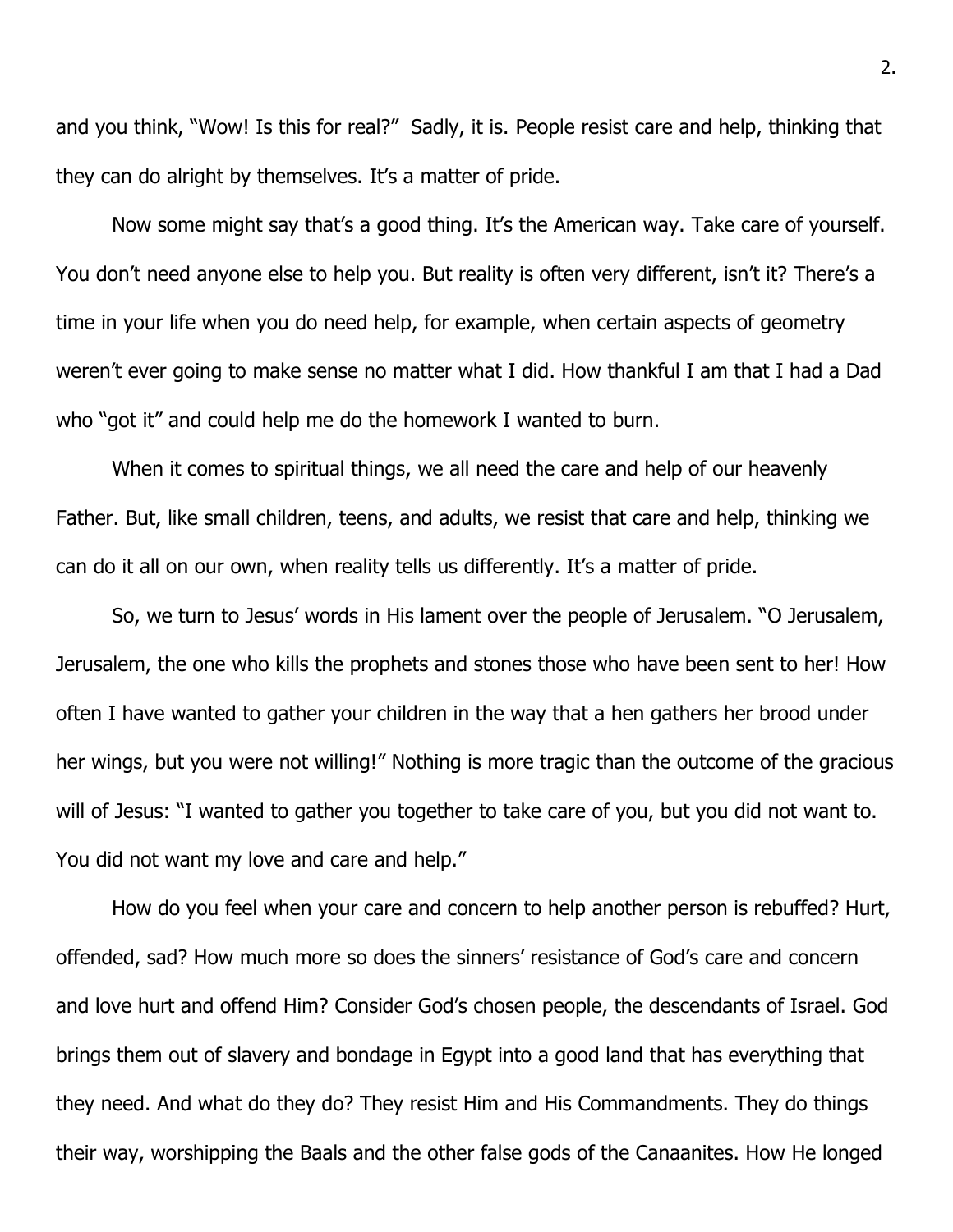to gather them together as a hen gathers her chicks under her wings for protection and care. But Israel would not! Time and time again as you read through the history of God's Old Testament people they walked away from the Lord. They followed false gods and false religions. They resisted His love and mercy and care.

And do we not do the same? "Oh no, not us!" Then you are far better than I am, for every chance I get to resist God's Word, my sinful nature pulls me there. The devil tempts me to go it alone and do it my way. The world tells me that it's really okay, I'm not that bad, everyone is doing it. It's acceptable now, times have changed. God's Word is old fashioned; you need to keep in step with society. After all, society knows best.

In our sinful condition, we are no better than the people of Israel. We are all the same as fallen human creatures. Our sinful wills are hostile to God by nature, wanting nothing to do with Him (Rom. 8:7). Our wills are perverted and turned toward every evil and against God. By nature, we are rebellious against the Lord, hostile to Him, and "far too energetic, vigorous, and active in everything that is displeasing and repugnant to God. Genesis 8: 'The inclination of the human heart is evil from youth'" (FC SD: II.17).

Certainly, this explains why the people of Jerusalem would not be gathered to Jesus. It explains why you and I don't want to have God take care of us. We are sinful through and through, in a state of rebellion and resistance against God, His Word, and His Christ. We only think, desire, and want what our sinful nature thinks, desires, and wants—all of which are contrary to God and His Word. And that's a bad situation to be in. Indeed, a hopeless situation. Is it any wonder that we use words like "lost and condemned" to describe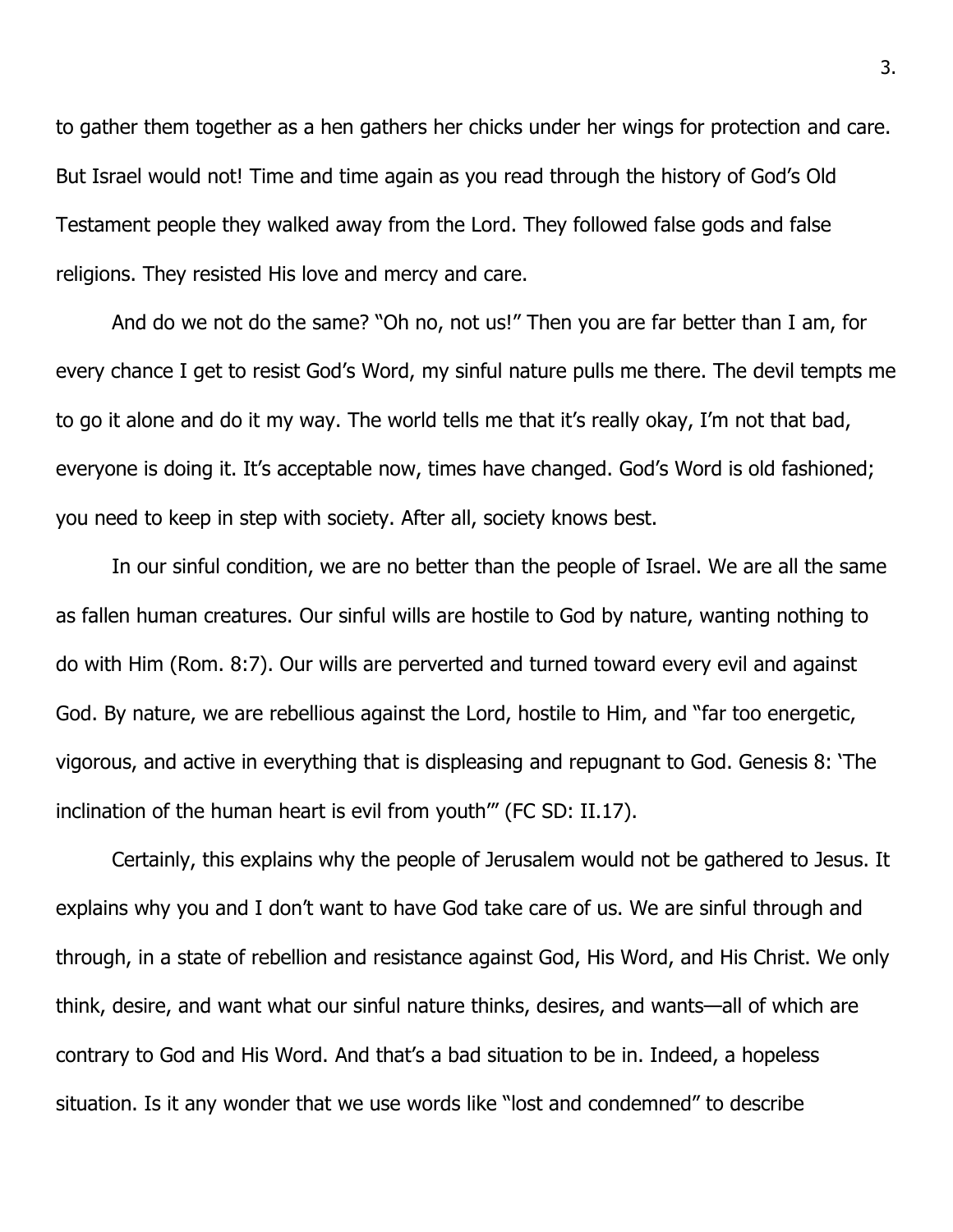ourselves? Face facts, God has every just and right reason to say to hell with you and me. We deserve nothing but death and hell.

But even as God's holy, perfect justice should dole out our punishment, God's mercy and grace wishes to gather us together under His wings of love and protection. Ezekiel 33:11 says, "Say to them, As I live, declares the Lord GOD, I have no pleasure in the death of the wicked, but that the wicked turn from his way and live; turn back, turn back from your evil ways, for why will you die, O house of Israel?" (Ezek. 33:11 ESV). And from 1 Timothy 2:4 we read that God, "desires all people to be saved and to come to the knowledge of the truth."

Because of the Lord's most gracious favor toward sinners, **He** chose not to condemn sinners, but to save and rescue them from death and hell. Even though, by nature, we and all people resist God and rebel against Him and will not, by our own reason or strength come to Him, **He** willed to come to us in human flesh in the person of God the Son, Jesus Christ.

And Jesus did not give up on us. He did not run from His mission and ministry even though Herod wanted to kill Him. Jesus didn't shy away from the cross that awaited Him in Jerusalem, the city that kills the prophets and stones God's messengers. Jesus went willingly to cross for you and for me, to die for our sinful resistance, to suffer the punishment for our rebellion, and to make atonement with God for all sins. Despite our sinful desire and rebellion, Jesus still seeks to cover us today in His atoning blood shed for us on the cross. He still calls us to be sheltered under His loving, gracious, and forgiving care. And how does Jesus call us? By the working of the Holy Spirit through the Means of the Gospel.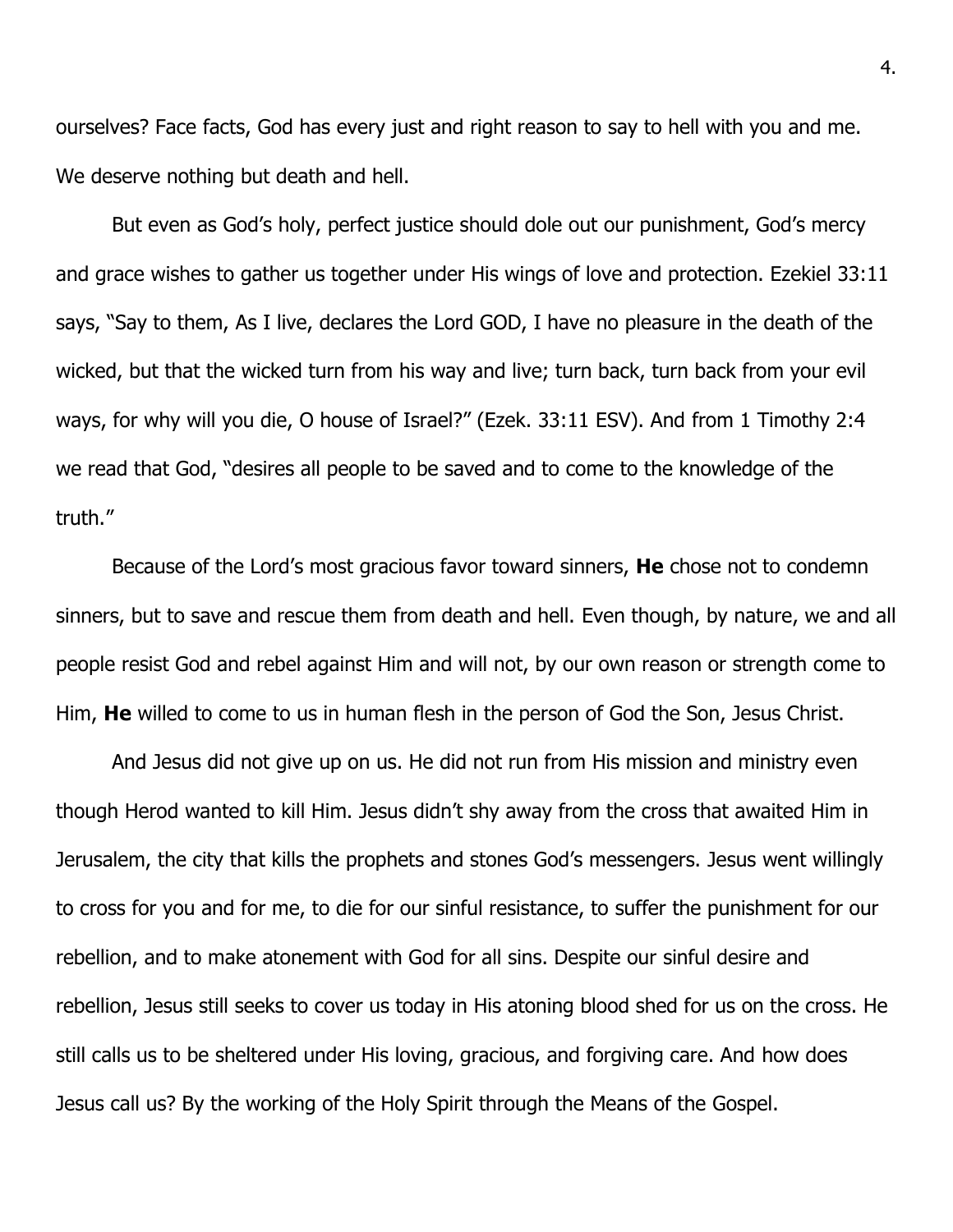The Holy Spirit "calls, gathers, enlightens, and sanctifies the whole Christian Church on earth and keeps it with Jesus Christ in the one true faith" (Small Catechism). Through means of water combined with the Gospel Word in Holy Baptism, the Holy Spirit creates saving faith in the heart. This faith trusts in Jesus as Lord and Savior and receives the forgiveness of sins won by Jesus. By the power of the Holy Spirit, Baptism rescues us from death and the devil and gives us eternal salvation. In Baptism, the benefits of Jesus' cross are applied directly and personally to you and me!

Through the hearing of the Gospel Word and in the reading of the Gospel, which is the power of God unto salvation, the Spirit also creates and sustains saving faith in the heart which trusts in Jesus as Lord and Savior. As Paul writes in Romans 10, "So faith comes from hearing, and hearing through the word of Christ" (Rom. 10:17 ESV).

The Gospel then, in Word and Baptism, is the means by which the Holy Spirit offers us all the blessings of Christ and creates saving faith in us. That is how the Lord gathers us under His wings and into His nest, the Holy Christian Church, which is the communion of saints.

It is the Gospel of Jesus' cross and resurrection for the forgiveness of sins and life everlasting that still seeks to call and gather sinners into the Lord's Church by the work of the Holy Spirit. Although people who have not yet come to faith still resist, we as the Church, like Jesus, do not give up on them. We, the Church, continue to announce the Good News of Jesus. We faithfully proclaim the forgiveness of sins given by God's grace through the Means of Grace. We baptize "all nations," young and old, at the command of Christ. It is a Means of the Spirit to bring people to faith in Jesus and deliver forgiveness to them. We share the